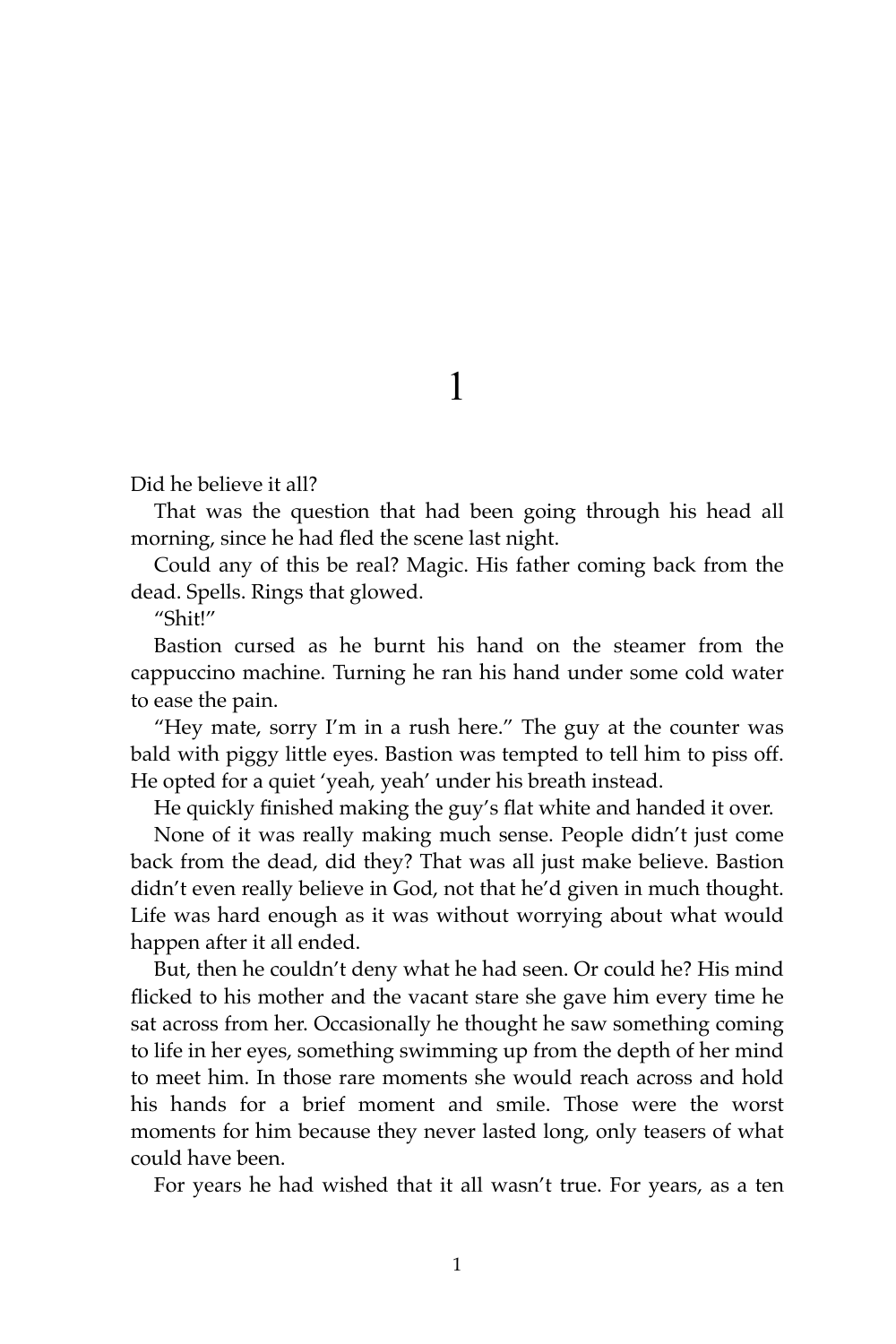year old, then an eleven year old, then a twelve year old, lying in the musty smelling bed in his ageing aunt's spare room, he had dreamed of his father and mother coming to collect him, to tell him that this was all just a bad dream. That none of it was true.

Which was, he supposed, why he was really angry. This was all coming about ten years too late. He would have given anything then to hear his father's voice, to get some kind of explanation. Anything to help him feel not so alone.

But, nothing had happened. Life moved on. His aunt was nice and all, but she was old and struggled to know what to do with a growing teenage boy. And Bastion had largely grown up with many hours to wonder why he was alone, with no answers to fill the silent gaps.

And then, when he'd finally grown up and found some kind of peace with his life, *then* the answers decided to arrive.

Bastion heard a customer tap on the counter behind him.

"Yeah?", he said as he turned around.

"Whoa! Someone woke up on the wrong side of the bed."

"Oh hey Myra." Bastion rubbed his eyes trying to clear away the fog that seemed to have settled over his brain. He could feel a headache growing. "Sorry, yeah just a bit tired."

"Yeah, you look it man." Myra had been his friend for the past few years, having met through the theatre scene. She often did lights and sound for many of their productions, and over the years they had developed a close friendship. One of Bastion's few.

"I just thought I'd come by before work. See if you wanted to hang out tonight." She scratched the blue streak of dyed hair that wove through her naturally jet black hair. This week was blue. Last week was green. It seemed to change with her moods.

"Tonight?" Bastion thought to himself. Some company might be great. He wasn't that excited about going back to the bookshop, even though a part of him wanted to ask more questions, wanted to know more. Solar, and lunar, and illumination, and magic…. All words that had been swirling through his mind since whatever it was that had happened yesterday.

"You don't have to. You look like you might need an early night." Myra looked up at him, peering at his face in a way that made Bastion uncomfortable. Maybe she could tell what he was thinking. Maybe she could see him turning made like his mother.

"Oh, yeah, I'm not sure aye. Just a bit of a headache this morning. I might be coming down with the flu or something."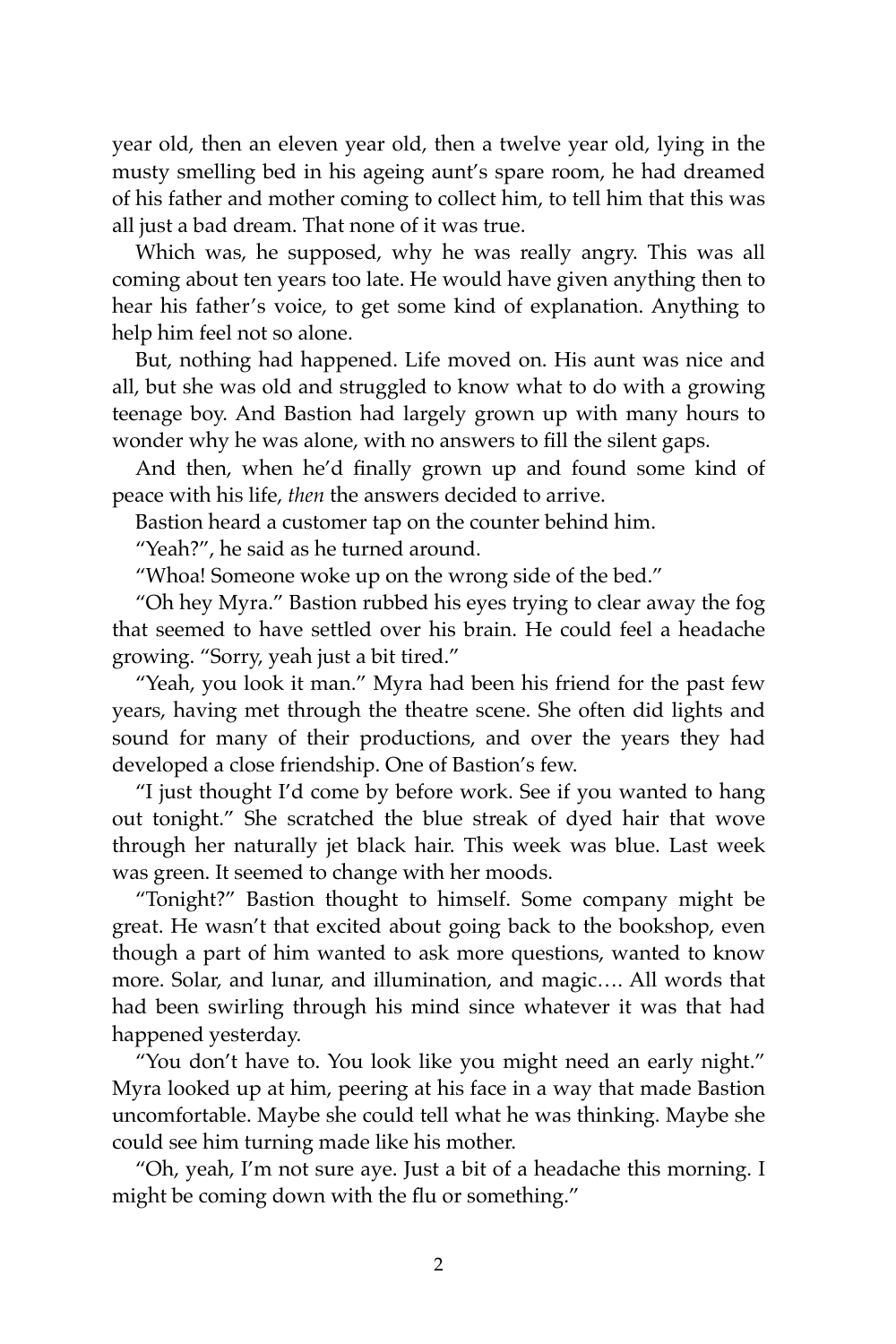## 80000

Myra just kept looking at him, then said "Are you all right? Anything else going on?"

Bastion faked a laugh as he dreamed up some rational excuse for being weird. "Nah, nah, I'm good. I decided to binge The Matrix last night which probably wasn't a good idea."

"And you didn't even invite me! Mate!"

Bastion laughed, "Yeah sorry. Can I text you later, see how I'm feeling?"

Myra shrugged, her eyes still watching his face. "All good. Let me know. I better head off. By the way, nice ring."

Bastion glanced down at the ring on his finger. He didn't remember grabbing off the desk as he had left, which brought all the events of yesterday back into focus.

"You sure you're all right?"

Bastion waved his friend off, "Yeah, yeah, I'm good. Just tired. I'll text you later."

Myra nodded, glancing back at his ring. "Sweet. Well, catch you later loser."

Bastion smiled at her familiar farewell as she walked down the road, and felt bad for brushing her off. If there was anyone that Bastion could talk to, it would have been Myra. His other two friends, Mike and Jason were great, but not the kind of friends he'd have a heart to heart with.

Sighing Bastion wiped at the counter.

He just wanted some answers, to clear this all up. And, of course, he could go back to the bookshop to try get some, but that was all just a bit too crazy for him right now. He didn't really want to believe all that stuff about him being the son of some kind of wizard, or whatever his father claimed to be. Heck, he wasn't even sure he believed that he had been talking to his father.

As he wandered through the theatre, giving things a quick check, his mind turned to places much more concerning.

What if he really had imagined everything yesterday. The ring on his finger told him that it wasn't all a lie, and he absently turned it on his finger. But, what about the rest of it. Sure, there might be a bookshop, there might even be a basement, but the rest? Could that really happen, or was it a sign that his brain was starting to loosen its hold on reality, starting to create things that weren't there.

He stopped at the next thought that he had been fluttering at the edge of his consciousness since yesterday, the thought he had been